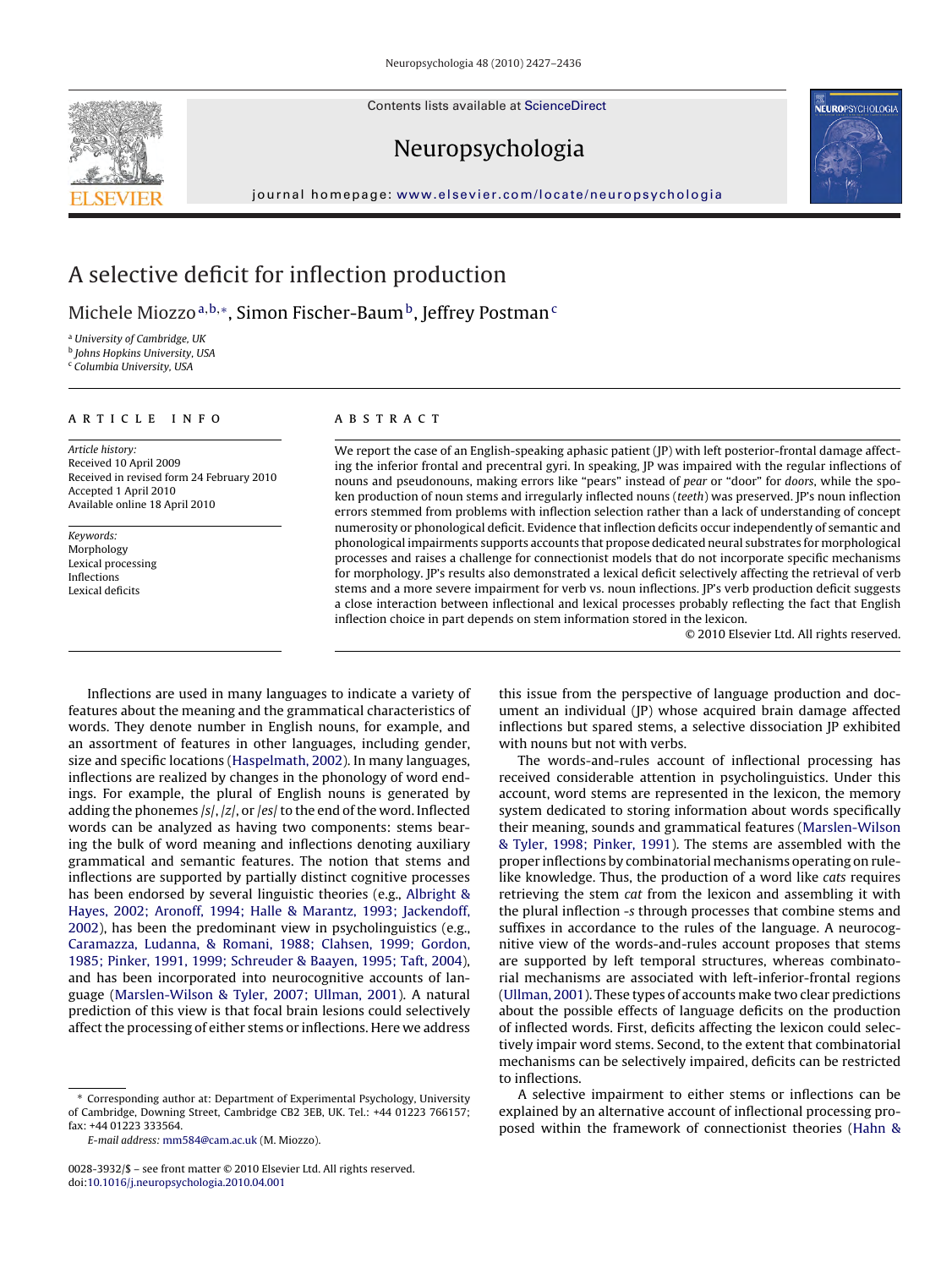[Nakisa, 2000; Joanisse & Seidenberg, 1999; Mirkovic, MacDonald,](#page-8-0) [& Seidenberg, 2005; Plunkett & Marchman, 1993; Rumelhart &](#page-8-0) [McClelland, 1986; Seidenberg & Gonnerman, 2000\).](#page-8-0) Massively interactive and distributed systems that encode the semantics and phonology of words enable speakers to acquire the arbitrary relation between meaning and sound. Inflections are learned and encoded using the same distributed systems representing semantics and phonology. In contrast to the words-and-rules account, inflections do not depend on 'hard-wired' mechanisms specifically devoted to morphology, instead, the representation of inflections would emerge naturally from the interaction between systems representing semantics or phonology. The absence of mechanisms specifically devoted to inflections, however, would not prevent stems and inflections from being processed differently within connectionist architectures. Processing differences between stems and inflections can be explained in different ways [\(Plaut & Gonnerman,](#page-8-0) [2000\),](#page-8-0) though data directly speaking to this issue (e.g., from computer simulations) are presently lacking. Distinctions between stems and inflections could naturally arise from critical differences concerning the meaning and phonology of these two components. For instance, the meaning of stems varies more extensively than that of inflections, which generally encode a limited range of fixed semantic features. Moreover, the relationship between meaning and sound is far more arbitrary for stems than for inflections. The plural of English nouns provides a characteristic example of this; it is only realized by three types of phonemes  $(|s|, |z|, |\text{es}|)$ , which vary quite predictably and only occur at word end.

These differences could affect the connections and representations corresponding to stems and affixes. Because of their predictability and frequency, inflections could form rather strong connections at the phonological level. Furthermore, having quite an impoverished semantics and phonology, inflections would tend to have more "local" representations. In contrast, the variability and richness of the meaning and sounds of stems would be reflected by more distributed representations. These major representational differences could also have consequences for the way in which stems and inflections are affected by brain damage. The degree of distribution of their representations and the strength of their connections are both variables that could determine the extent of damage incurred by stems and inflections when semantics and phonology are impaired. Computer simulations of cognitive deficits have represented a primary form of testing for connectionist accounts of neuropsychological impairments. Although there have not been computer simulations of deficits predominantly affecting stems or inflections, it is reasonable to expect that such deficits would emerge from damaging connectionist networks. In this respect, connectionist accounts are in accord with words-andrules accounts—both can potentially explain selective deficits for stems or inflections.

Nevertheless, words-and-rules accounts can be distinguished from connectionist accounts by a careful analysis of selective stem or inflection deficits. According to connectionist accounts, impairments that more severely affect either stems or inflections can only be observed in the context of selective damage to semantic or phonological representations or the connections that mediate access to such representations. According to words-and-rules accounts, deficits for inflections can appear in a "pure" form, without additional semantic or phonological deficits. Selective stem or inflectional deficits that cannot be explained by either semantic or phonological impairments are envisaged by the words-andrules accounts and are difficult to reconcile with the connectionist accounts.

The existence of selective stem deficits has been confirmed by several lines of evidence derived from the analysis of two types of acquired language deficits: agrammatism and conduction aphasia. Agrammatic speaking is punctuated by neologisms, newly coined words that often bear little resemblance to the intended words. Researchers have often observed neologisms in which correct inflections were combined with wrong stems, as in the error "I'm just persessing to one... I persess" cited by [Caplan,](#page-8-0) [Kellar, and Locke \(1972\).](#page-8-0) This has been taken as evidence that stems and inflections are supported by partially different mechanisms ([Buckingham & Kertesz, 1976; Butterworth & Howard, 1987;](#page-8-0) [Semenza, Butterworth, Panzeri, Semenza, & Ferreri, 1990\).](#page-8-0) Other results suggestive of a relative preservation of inflections come from patients with conduction aphasia some of whose errors in repetition frequently involved the stems but rarely, if at all, the inflections ([Caplan, Vanier, & Bakes, 1986; Caramazza, Papagno,](#page-8-0) [& Ruml, 2000; Miceli, Capasso, & Caramazza, 2004; Wilshire &](#page-8-0) [McCarthy, 1996\).](#page-8-0) Perhaps the most dramatic dissociation of this kind was documented with verbs in patient HG by [Shapiro and](#page-8-0) [Caramazza \(2003a\). T](#page-8-0)his patient showed selective problems with the retrieval of verb stems as demonstrated, for example, by frequent errors in using verbs for naming actions or events. Nevertheless, inflections were invariably correct even when the wrong verb stems were produced.

Errors affecting the spoken production of inflections have been commonly observed in aphasia across different languages [\(Menn & Obler, 1990\).](#page-8-0) However, there have been relatively few cases demonstrating more difficulties in producing inflections than stems. This pattern was mostly observed in tasks that indirectly tap into speech production, such as reading aloud and repetition (for a review, see [Allen & Badecker, 2001; Badecker & Caramazza, 1998\).](#page-8-0) For example, while inflections and other bound morphemes were often read incorrectly by patient SJD ([Badecker & Caramazza, 1991\),](#page-8-0) letters forming the stems were read far more accurately. Moreover, using an ingenious test involving homophonic pairs like links/lynx, it was demonstrated that SJD's errors were far more common with inflected words (links) than with their monomorphemic "twins" (lynx).

Along with these inflectional errors, SJD made both semantic and phonological errors in reading. Indeed, the few other patients described with selective inflectional deficits also appear to have semantic or phonological deficits that significantly complicated the interpretation of their inflection errors. As we have mentioned before, the presence of semantic or phonological deficits is expected by connectionist accounts and the results obtained in previous neuropsychological reports can be taken as providing some support for such accounts. The co-occurrence of semantic and phonological deficits is not necessarily a problem for words-andrules accounts; indeed, these deficits can appear independently from those affecting inflections. However, their co-occurrence limits the possibility of finding selective inflection deficits that would directly support words-and-rules accounts.

In this paper, we examine the pattern of errors produced by patient JP, a native English speaker. JP was shown to make inflectional errors in a number of tasks. Neuropsychological investigation of English inflections is complicated by the fact that many words do not bear overt affixes. A case in point is represented by English nouns: their singular forms are unmarked (*cat*, *lunch*); inflections only surface in the plural (cats, lunches). Plural/singular substitution errors like cats  $\rightarrow$  "cat" may reflect the phonological complexity of plural nouns rather than a genuine problem with inflection processing. Singular/plural substitution errors like  $cat \rightarrow$  "cats" are crucial: their appearance weakens a phonological explanation as much as it strengthens the hypothesis of an inflection deficit. These methodological concerns were taken into consideration in our investigation of the English-speaking patient JP.

As in several other cases reported in the neuropsychological literature (for a review see [Shapiro & Caramazza, 2003a\),](#page-8-0) JP's naming skills were uneven across grammatical classes. They were remarkably good with nouns but fairly poor with verbs. JP's accurate noun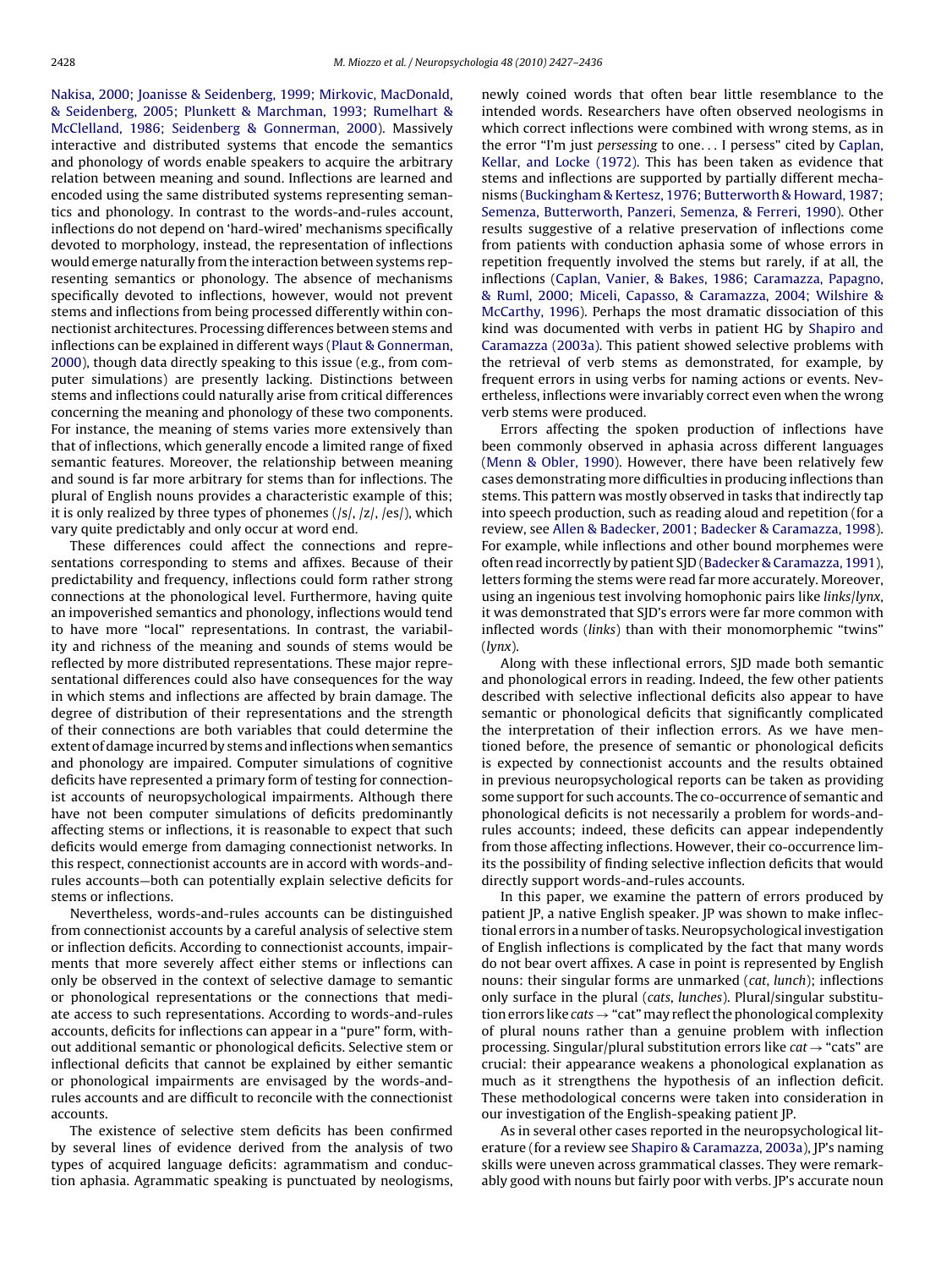<span id="page-2-0"></span>naming prompted our investigation of his noun production, specifically to see if noun stems and inflections were equally spared. Other tests were undertaken to determine the status of noun semantics and phonology in order to assess whether, as predicted by connectionist accounts, semantic and/or phonological deficits appeared along with deficits for stems or inflections.

As opposed to the case with nouns, JP was impaired at accessing the stems of verbs. This grammatical class deficit exhibited by JP allowed us to address two additional questions about inflectional processing. First, to what extent do problems of stem retrieval affect inflection production? An answer to this question may shed light on the form of interaction existing between processes of stem and inflection retrieval. Second, to what extent are there distinct inflectional processes for nouns and verbs? An answer to this question has potential implications for understanding the role of grammatical class in speech production. These two questions will be discussed in the final part of the paper.

The presentation of JP's data is organized as follows. We start by providing some background information about JP's neuropsychological deficit and brain lesion. Next, we report the data about nouns. Finally, we present data about verbs.

#### **1. Case description**

At the time of investigation, JP was a 76-year-old Englishspeaking male with 16 years of education. He held a Master's degree in graphic design and had worked in the audio-visual departments of several educational institutions. In 2004 he suffered a stroke affecting the superior division of the middle cerebral artery. A CT-scan made shortly after the stroke revealed encephalomalacia consistent with infarct affecting parts of the inferior frontal and precentral gyri (and underlying subcortical white matter) in the left hemisphere. Our investigation began six months after his stroke and continued for about seven months. JP's neurological condition remained stable during the investigation and a CT-scan following its conclusion showed that it was unchanged from before. (JP refused to have an MRI scan due to claustrophobia.)

Spontaneous speech was severely reduced showing the distinctive pattern of agrammatism. There was a marked decrease in the number of words produced, a predominance of nouns and frequent omissions of inflections and function words. These characteristics were quantified in an analysis of JP's narration of the Cookie Thief Picture (from [Goodglass & Kaplan, 1972\),](#page-8-0) which consisted of 24 words produced after several laborious attempts; 58% of the words were nouns, 21% verbs, and 21% function words. JP's spontaneous speech also exhibited characteristic features of dysarthria. His speech was slow and slurred and occasionally he required several attempts to complete a word.

Verbal short-term memory also appeared to be impaired. JP's digit span was abnormal with lists repeated forward (correct repetitions never exceeded 3 or 4 digits). Word reading was mildly impaired. In reading aloud, JP identified 220 of 239 words correctly (92%), showing no effects of regularity, length, concreteness or frequency. His errors in the reading aloud task consisted of phoneme substitutions (e.g., "grit" for grid), or deletions and additions of single or multiple phonemes. Repetition of nonwords was also impaired. He correctly repeated 43/60 (72%) nonwords presented auditorily. The majority of his errors (12/17) were lexicalization errors (e.g., clake  $\rightarrow$  "click"). The remaining errors were single phoneme errors that resulted in nonwords (e.g.,  $durv \rightarrow "gurv"$ ). JP's verbal short-term memory deficit could be the cause of his nonword repetition deficit, as it was reported for other neuropsychological cases [\(Caramazza, Miceli, & Villa, 1986; Shallice, Rumiati,](#page-8-0) [& Zadini, 2000; Shallice & Warrington, 1977\),](#page-8-0) although we cannot exclude the contribution of an impairment to non-lexical mechanisms for input–output transcoding of speech sounds, as proposed for some other cases (e.g., [Jacquemot, Dupoux, & Bachoud-Lévi,](#page-8-0) [2007\).](#page-8-0) JP's problems with verbal short-term memory, reading and nonword repetition were taken into account when designing the tasks included in our investigation.

We also assessed JP's written spelling to determine whether word inflections were similarly impaired in the written modality. Due to a right arm paresis subsequent to the stroke, JP had to write using the non-dominant left hand. Writing was effortful and often letters were ill formed. Nevertheless, some clear errors were observed. As in the examples canal  $\rightarrow$  CHARINT or giraffe  $\rightarrow$  GRANS, JP's errors were typically quite different from the word targets. Because of JP's frustration with using the non-dominant hand and uncertainties with scoring some of JP's letter errors, the investigation of written spelling was not pursued further.

In a previous study, we documented JP's problems in assigning thematic roles with verbs and spatial prepositions [\(Miozzo, Fischer-](#page-8-0)Baum, [& Postman, 2008\).](#page-8-0) When asked to describe events he often had difficulties in determining who did what to whom. For example, when presented with a picture of a man teaching a woman, he described it as "the woman teaches the man." Our data further indicated that these role reversal errors were not due to grammatical deficits or problems with understanding the meaning of verbs or spatial terms.

# **2. Noun processing**

In this section we report JP's results in tests that assessed his production of noun stems and affixes as well as the availability of lexical and semantic information concerning nouns.

#### 2.1. Noun lexical access

Stems, like other idiosyncratic word forms, need to be stored in the lexicon. We reasoned that if noun lexical representations are intact, not only noun stems but also other types of lexicalized information about nouns should be available. To investigate this, we tested two types of nouns that have unpredictable forms which need to be memorized: irregular plural nouns and derived nouns. A handful of English nouns take unpredictable plural forms like oxen, teeth, or feet that need to be memorized. The fact that more than one suffix can be used to generate derived nouns makes these forms unpredictable as well. An example is offered by English nouns derived from verbs, which are formed adding different suffixes, for example, -ment (development) or -ion (action). Access to noun stems was tested with Object Picture Naming, whereas the production of irregular plural nouns and derived nouns was tested with Word Elicitation. As in all the other tasks reported in our study, we analyzed the first complete responses produced by JP.

# 2.1.1. Object Picture Naming

JP orally named pictures of individual objects, for which single, zero-suffixed nouns were expected as responses. To assess JP's naming as accurately as possible, we only used picture sets with norms available from controls matched to JP for age and education: Boston Naming Task [\(Goodglass & Kaplan, 1972\),](#page-8-0) Philadelphia Naming Task ([Roach, Schwartz, Martin, Grewal, & Brecher, 1996\),](#page-8-0) and the object picture sets from [Snodgrass and Vanderwart \(1980\)](#page-8-0) and [Zingeser and Berndt \(1990\). I](#page-9-0)n all of these tasks, JP essentially produced the same nouns as controls (zs between−0.1 and +0.4; the results of the individual tasks are shown in [Table 1\).](#page-3-0) These findings demonstrate JP's preserved access to noun stems. The intactness of JP's noun vocabulary is further confirmed by the quality of JP's naming responses; his response to umbrella is an example: he commented, "It can also be a parasol or a bumbershoot." (A few number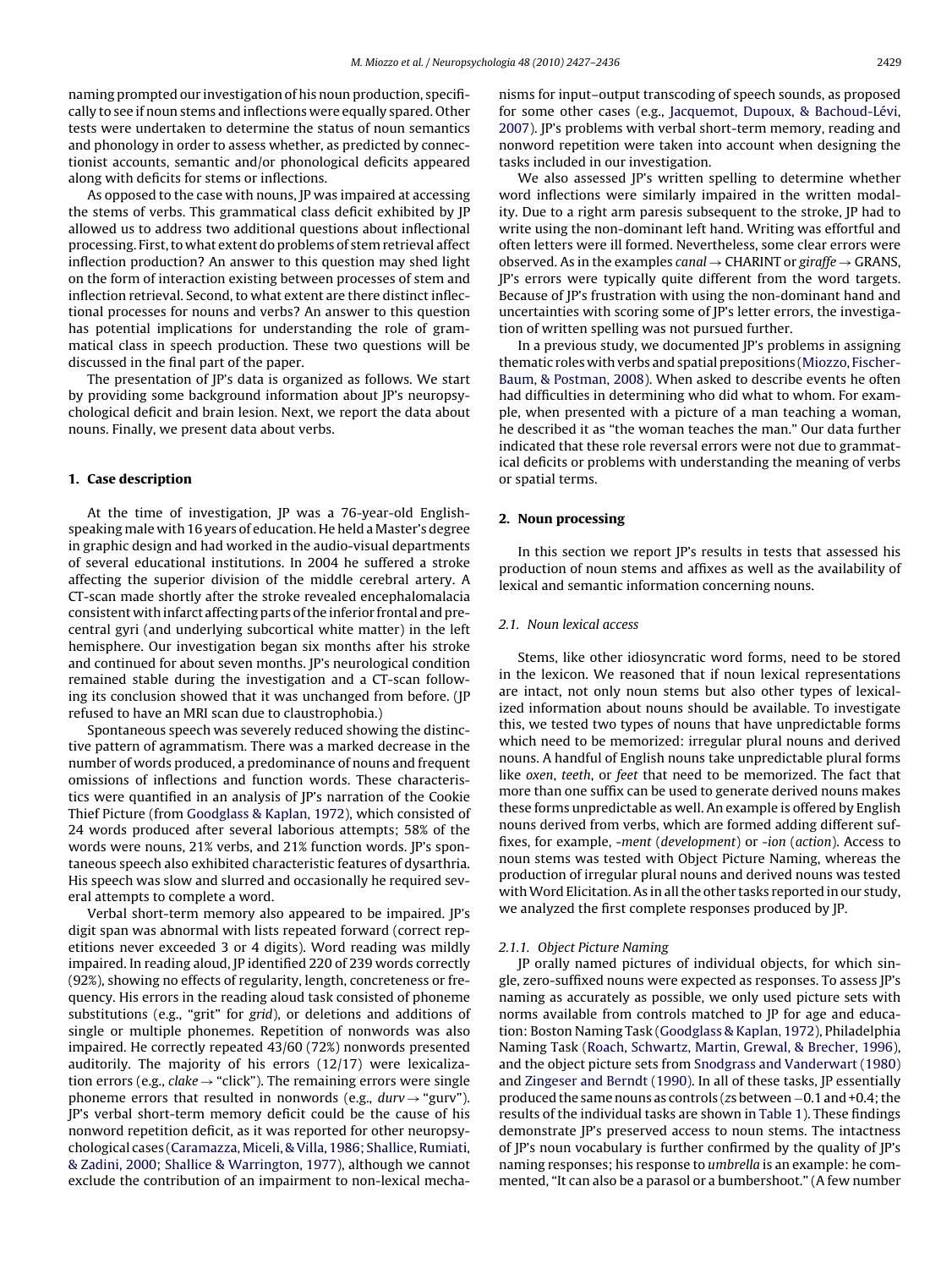#### <span id="page-3-0"></span>2430 M. Miozzo et al. / Neuropsychologia *48 (2010) 2427–2436*

# **Table 1**

Tests of noun lexical access.

| Correct responses             |
|-------------------------------|
|                               |
| $93\%$ (56/60; $z = +0.2$ )   |
| $95\%$ (167/175; $z = -0.1$ ) |
| $90\% (234/260; z=+0.3)$      |
| $100\%$ (60/60; $z = +0.4$ )  |
|                               |
| 97% (29/30)                   |
|                               |
| $96\%$ (48/50; $z = -0.7$ )   |
| $98\%$ (50/51; $z = -0.7$ )   |
|                               |

#### **Table 2**

Examples of phrases and sentences used to elicit different word forms.

|                                           | Word form                        | Eliciting phrases/sentences                               | Target word                                                                                  |
|-------------------------------------------|----------------------------------|-----------------------------------------------------------|----------------------------------------------------------------------------------------------|
|                                           | Irregular plural nouns           | One mouse, two -                                          | [mice]                                                                                       |
|                                           | Derived nouns                    |                                                           |                                                                                              |
|                                           | a. From verbs                    | If I resign; I make a $=$                                 | [resignation]                                                                                |
|                                           | b. Occupation names              | If I lobby; I am a $=$                                    | [lobbyist]                                                                                   |
|                                           | Noun inflections                 |                                                           |                                                                                              |
|                                           | a. Singular $\rightarrow$ plural | This is a grill; these are $=$                            | $\left[\right]$                                                                              |
|                                           | b. Plural $\rightarrow$ singular | These are grills; this is a $=$                           | $\left[\n\begin{bmatrix}\n\frac{1}{2} \\ \frac{1}{2} \\ \frac{1}{2}\n\end{bmatrix}\n\right]$ |
|                                           | Pseudonoun inflections           |                                                           |                                                                                              |
|                                           | a. Singular $\rightarrow$ plural | This is a plonk; these are $\overline{\phantom{a}}$       | [planks]                                                                                     |
|                                           | b. Plural $\rightarrow$ singular | These are plonks; this is a $=$                           | [plonk]                                                                                      |
| Regular/irregular verb inflections        |                                  |                                                           |                                                                                              |
|                                           | a. Past tense, regular           | Today I walk; yesterday I _                               | [walked]                                                                                     |
|                                           | b. Past tense, irregular         | Today I sing; yesterday I _                               | [sang]                                                                                       |
|                                           | c. Past participle, regular      | Today I walk; in the past I have $=$                      | [walked]                                                                                     |
|                                           | d. Past participle, irregular    | Today I sing; in the past I have $\overline{\phantom{a}}$ | [sung]                                                                                       |
| Verb inflections varying for number/tense |                                  |                                                           |                                                                                              |
|                                           | a. Singular $\rightarrow$ plural | This person grills; these people $\overline{\phantom{a}}$ | $\left[\n\begin{bmatrix}\n\frac{1}{2} \\ \frac{1}{2} \\ \frac{1}{2}\n\end{bmatrix}\n\right]$ |
|                                           | b. Plural $\rightarrow$ singular | These people grill; this person $\overline{\phantom{a}}$  | $\left[\text{grills}\right]$                                                                 |
|                                           | c. Past $\rightarrow$ present    | Yesterday I grilled; today I _                            | $\left[\n\begin{bmatrix}\n\frac{1}{2} \\ \frac{1}{2} \\ \frac{1}{2}\n\end{bmatrix}\n\right]$ |
|                                           | d. Present $\rightarrow$ past    | Today I grill; yesterday I _                              | [grilled]                                                                                    |
|                                           | Pseudoverb inflections           |                                                           |                                                                                              |
|                                           | a. Singular $\rightarrow$ plural | This person plonks; these people $=$                      | [plonk]                                                                                      |
|                                           | b. Plural $\rightarrow$ singular | These people plonk; this person $=$                       | [planks]                                                                                     |
|                                           |                                  |                                                           |                                                                                              |

errors like dinosaur  $\rightarrow$  "dinosaurs" were noticed in these tasks but were ignored here since we focused on stem retrieval.)

#### 2.1.2. Word Elicitation

Examples of the sentences used to elicit irregular plural nouns and derived nouns are shown in Table 2. The experimenter presented the sentences aloud, which JP completed, producing the expected nouns (the same procedure was used in all the other elicitation tasks we administered). The Word Elicitation task for irregular plural nouns also included filler nouns with regular plurals (dogs, chairs) that were presented to introduce variation in the responses. Two types of derived nouns were employed: nouns derived from verbs (e.g., to resign $\rightarrow$  resignation), and occupation names derived from verbs (to lobby  $\rightarrow$  lobbyist). Each of the types of derived nouns we tested could take at least two suffixes (see Table 3 for a full list of these suffixes). Responses were also col-

#### **Table 3**

Types of derived nouns and their suffixes tested with JP.

| Type of derived nouns                 | $\mathsf{C}_{11}$ ffiv |
|---------------------------------------|------------------------|
| Derived from verbs                    |                        |
| to deploy $\rightarrow$ deployment    | $-ment$                |
| to $act \rightarrow action$           | -tion                  |
| to abstain $\rightarrow$ abstinence   | -ence                  |
| to fail $\rightarrow$ failure         | $-1$ <i>re</i>         |
| Occupation names (derived from verbs) |                        |
| to bake $\rightarrow$ baker           | $-er$                  |
| to type $\rightarrow$ typist          | $-$ <i>ist</i>         |
| to assist $\rightarrow$ assistant     | $-ant$                 |

# **Table 4**

| Task                                                | Correct responses        |  |
|-----------------------------------------------------|--------------------------|--|
| <b>Object Picture Naming</b>                        |                          |  |
| Singular nouns                                      | 84% (84/100)             |  |
| Plural nouns                                        | 83% (83/100)             |  |
| <b>Word Elicitation</b>                             |                          |  |
| Singular nouns (grills $\rightarrow$ "grill")       | 73% (44/60)              |  |
| Plural nouns (grill $\rightarrow$ "grills")         | 80% (48/60)              |  |
| Total nouns                                         | 77% (92/120)             |  |
| Singular pseudonouns (plonks $\rightarrow$ "plonk") | 67% (31/46) <sup>a</sup> |  |
| Plural pseudonouns (plonk $\rightarrow$ "plonks")   | $81\% (35/43)a$          |  |
| Total pseudonouns                                   | 74% (66/89)              |  |

<sup>a</sup> Lexicalization errors were excluded from analysis (see text for details).

lected for derived nouns from five age- and education-matched control participants. (Control subjects with similar characteristics were tested in some of the other tasks reported here.) JP was very accurate with both irregular plural nouns (29/30, 97%) and derived nouns (zs = −0.7; see Table 1 for a complete summary of the scores to derived nouns).

#### 2.2. Noun semantics

JP's accurate object naming provided a first indication that access to noun semantics was preserved. Noun semantics was tested more directly in a word-matching task that required finegrained semantic discriminations. On each trial, JP saw three related written nouns (e.g., hurricane, tornado, cyclone) and indicated the two nouns that were more closely related (cyclone and tornado in our example). The written words were also read out loud by the experimenter to circumvent IP's reading difficulties. Although the task demanded access to detailed semantic representations, JP performed very accurately (74/77, 96%;  $z = -1.4$ ).

#### 2.3. Noun inflections

The production of singular and plural nouns was tested in two tasks: Object Picture Naming and Word Elicitation. In both tasks, the same nouns were tested in singular and plural forms following an ABBA design. We only tested the noun plural allomorphs -/s/ and -/z/ because they generate complex coda clusters with two or more consonants, unlike the epenthetic allomorph -/es/ (compare hands, with a final three-consonant coda, and flashes, ending in a single consonant). To the extent that patients with phonological deficits find producing complex coda clusters to be particularly difficult, the allomorphs  $-|s|$  and  $-|z|$  offered a better opportunity to detect a phonological deficit. A summary of the data with noun inflections is shown in Table 4.

#### 2.3.1. Object Picture Naming

Pictures showing either single objects (e.g., one chair) or pairs of identical objects (two chairs) were shown to have JP producing singular vs. plural nouns. We recorded only one picture misidentification (flute  $\rightarrow$  "clarinet"), a finding confirming the availability of noun stems. However, JP's inflection production was impaired in this task, due to singular/plural confusions like  $pear \rightarrow "pears"$  or  $doors \rightarrow "door."$  Singular and plural noun inflections were produced with similar accuracy (correct responses: singular nouns = 84/100; plural nouns = 83/100). All of the inflection errors bore an incorrect noun inflection—that is, JP never appended verb inflections (as in the errors doors  $\rightarrow$  "doored" or grills  $\rightarrow$  "grilled").

#### 2.3.2. Word Elicitation

Table 2 presents examples of the incomplete sentences that were used in order to elicit singular and plural nouns. Nouns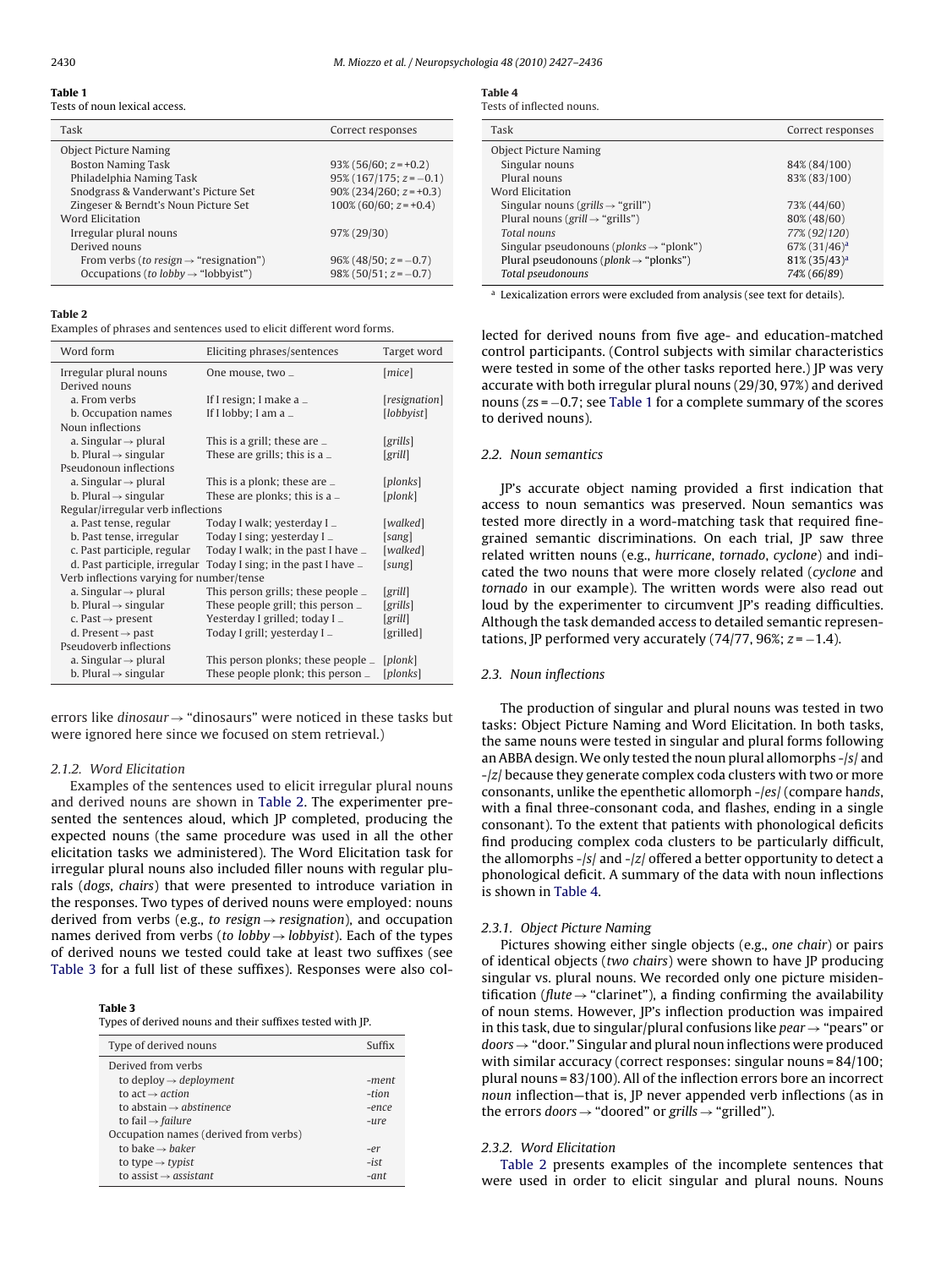were tested in lists that also contained pseudonouns, verbs and pseudoverbs with different inflections (these stimuli are described in Section 3). JP always produced noun stems correctly; his errors only occurred with inflections. With only one exception (fund  $\rightarrow$  "foundation"), these errors were due to the selection of the incorrect noun inflection, as in the examples broom  $\rightarrow$  "brooms" and  $wagons \rightarrow$  "wagon." Five control participants made no inflectional errors in this task. Singular and plural nouns were produced by JP with similar accuracy (correct responses: singular nouns = 44/60, 73%; plural nouns = 48/60, 80%;  $\chi^2$  < 1).

If a lexical deficit is not the cause of JP's impairment with noun inflections, inflection errors should appear also with pseudonouns, forms that, by definition, lack lexical entries. Separate lists were created to test pseudonouns in the elicitation task. The pseudonouns  $(N=50)$  were identical to the nouns tested in the elicitation task in phoneme length and in that they took the allomorphs -/s/ or -/z/ in the plural (/predz/, /brets/). As described in Section [1, J](#page-2-0)P's nonword repetition was impaired and his incorrect responses were, for the most part, lexicalization errors resulting from substituting the nonwords with phonologically similar *existing* words (*clake*  $\rightarrow$  "click"). Lexicalization errors were also observed in the elicitation task and with similar rates in singular and plural pseudonouns (4/50, 8% vs. 7/50, 14%). These errors were excluded from the analyses, as we were interested on the inflection of pseudowords. Given JP's problems in nonword repetition, we also ignored whether pseudonoun stems were correctly produced and only scored inflection accuracy. Inflections were similarly impaired with singular pseudonouns (31/46, 67% correct) and plural pseudonouns (35/43, 81% correct;  $\chi^2$  = 2.27, p > .10). All inflection errors involved an incorrect noun inflection. No such errors were recorded from five control participants.

#### 2.4. Concept numerosity

JP's errors with noun inflections could be explained if there were a semantic deficit that impaired the ability to identify concept numerosity on which morphological number is based. That is, JP's confusions between "dog" and "dogs" could stem not from the incorrect selection of noun inflections but from the incorrect encoding of whether there were one or more dogs. This hypothesis was tested in a spoken-word-matching task in which JP heard an object name either in its singular or plural form ("dog"/"dogs") and matched it to the picture showing one or two exemplars of that object. We reasoned that JP would fail in this task if his ability to identify concept numerosity were impaired. Contrary to this prediction, JP's responses were very accurate (117/120, 98%, correct). Responses remained similarly accurate when we used sentences of the form determiner + verb + noun ("This is a dog"/"These are dogs;" 117/120, 98% correct responses). In essence, the results of these matching tasks provided no indications of impaired concept numerosity.

# 2.5. Summary

JP's access to noun stems or other noun forms stored in the lexicon appeared to be intact (see result summary in [Table 1\).](#page-3-0) By contrast, JP's production of inflections of regular nouns was impaired and singular and plural forms were affected to similar degrees (see result summary in [Table 4\).](#page-3-0) The latter finding established that JP's deficit with inflections could not stem from a phonological deficit. One could have suspected that JP's noun inflection errors were caused by his verbal short-term memory deficit. Such an account predicts more errors for the longer and more memory taxing plural nouns—an expectation contradicted by JP's results. Finally, we can also rule out that a failure to accurately encode concept numerosity caused JP's errors with noun inflections. In the end,

#### **Table 5**

Tests of verb lexical access.

| Task                                                    | Correct responses              |
|---------------------------------------------------------|--------------------------------|
| Action Picture Naming (-ing verbs)                      | $70\%$ (21/30; $z = -9.4$ )    |
| Word Elicitation                                        |                                |
| Irregularly inflected verbs $\sin g \rightarrow$ "sang" | $68\%$ (134/197; $z = -12.8$ ) |
| Regularly inflected verbs walk $\rightarrow$ "walked"   | $92\%$ (181/197; $z = -19.9$ ) |
|                                                         |                                |

a deficit affecting the retrieval of noun inflections appeared to be the most likely cause.

# **3. Verb processing**

The results of this section come from tests that assessed JP's production of verb stems and affixes as well as the availability of lexical and semantic information concerning verbs.

#### 3.1. Verb lexical access

The tasks employed for testing lexical access with nouns were extended to verbs. In contrast to what we observed with nouns, lexical access was impaired for verbs (see data summary in Table 5).

# 3.1.1. Action picture naming

JP correctly produced 21/30 verbs (70%;  $z = -9.4$ ) in response to action pictures from [Zingeser and Berndt \(1990\).](#page-9-0) This score contrasted with JP's excellent performance in the same task with frequency-matched nouns (60/60 correct responses;  $z = 0.4$ ). As was the pattern in other patients who have had selective verb deficits, JP's errors resulted from substituting a verb with a noun (sitting  $\rightarrow$  "stool") or with light verbs, i.e., verbs that are less specific (e.g., decorating  $\rightarrow$  "making").

# 3.1.2. Word Elicitation

Further evidence suggesting a lexical retrieval deficit with verbs was provided by JP's difficulties with irregular verb inflections. While the past tense and past participle of English verbs are typically obtained by appending the morpheme -ed to the verb stem, so-called "irregular verbs" defy this pattern and take idiosyncratic forms like ran, stood, or made. Irregular verb inflections have to be memorized and, consequently, are likely to fall prey to lexical deficits. Different sentences were used to elicit past tense and past participle forms (see examples in[Table 2\).](#page-3-0) Regular and irregular target verbs (from [Miozzo, 2003\) w](#page-8-0)ere matched for lemma and surface frequencies and had comparable phoneme length. JP's responses were more accurate with regular than irregular verb inflections, both in the past tense (93/100, 93% vs. 60/100, 60%;  $\chi^2$  = 30.28, p < .001) and the past participle (88/97, 91% vs. 74/97, 76%;  $\chi^2$  = 7.33,  $p < 0.01$ ). He was significantly less accurate than control participants for both regular inflections  $(z = -19.9)$  and irregular inflections  $(z = -12.8)$ .

#### 3.2. Verb semantics

It has been proposed that for at least some patients, a semantic impairment specifically affecting the representations of actions and events was the underlying cause of their selective verb deficits [\(Daniele, Giustolisi, Silveri, Colosimo, & Gainotti, 1994; McCarthy](#page-8-0) [& Warrington, 1985\).](#page-8-0) Whether JP's verb deficit had the same cause was tested with three tasks requiring detailed information of verb meaning. The first task was a replication of the word-matching task we described above with nouns. For example, given the verbs contact, beat, and hit, the last two were expected to be identified as the more closely related. JP's accuracy rate was comparable to controls'  $(124/127; 98\%; z = +0.2)$ . The second task, modeled from [Kemmerer,](#page-8-0)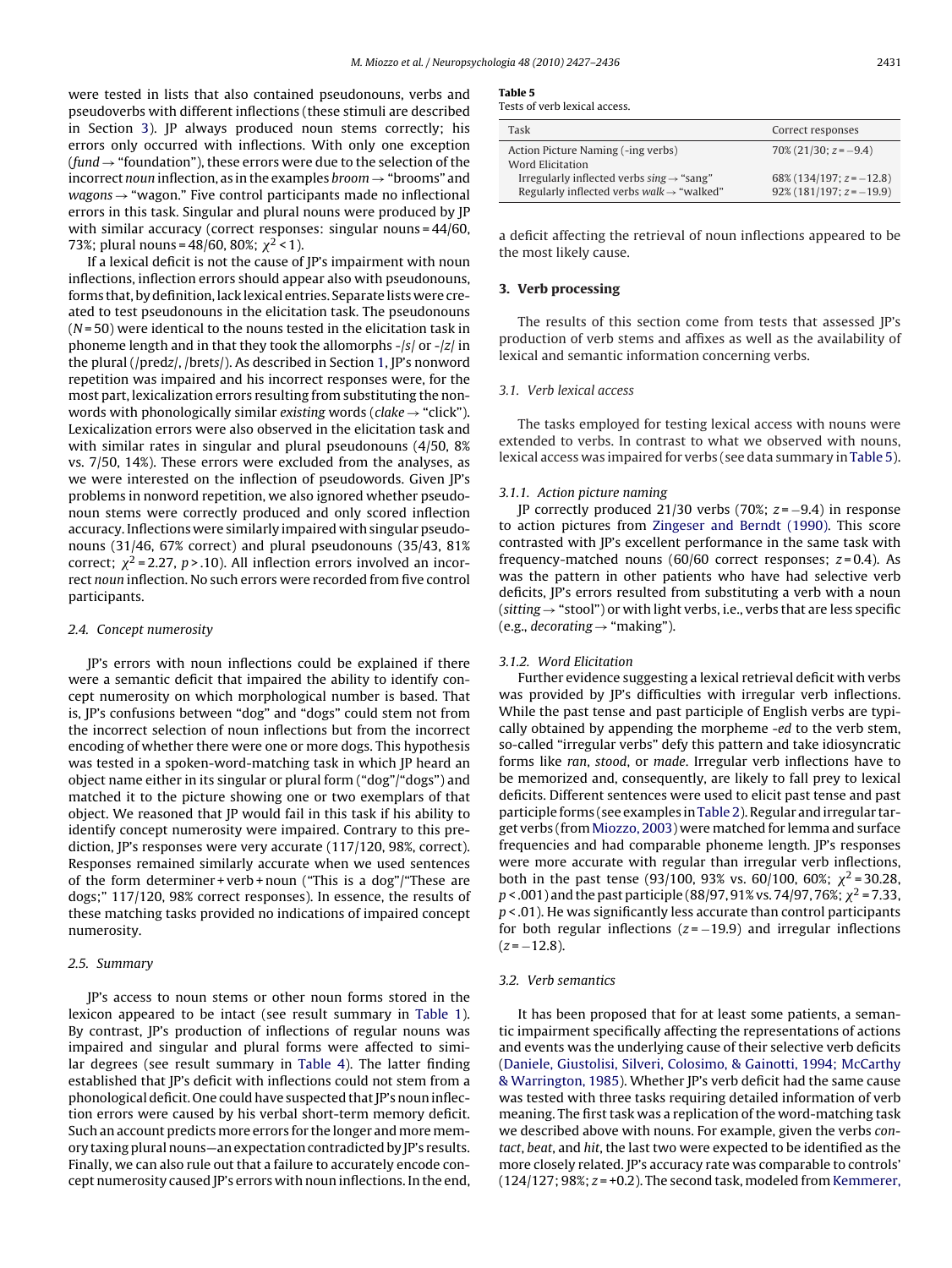Tests of inflected verbs.

| Task                                             | Correct responses           |
|--------------------------------------------------|-----------------------------|
| Word Elicitation-verbs                           |                             |
| Number change                                    |                             |
| Singular, present grill $\rightarrow$ "grills"   | 87% (52/60)                 |
| Plural, present grills $\rightarrow$ "grill"     | 25% (15/60)                 |
| Tense change                                     |                             |
| Present, plural grilled $\rightarrow$ "grill"    | 23% (14/60)                 |
| Past, plural grill $\rightarrow$ "grilled"       | 83% (50/60)                 |
| Present, singular grilled $\rightarrow$ "grills" | 26% (16/60)                 |
| Past, plural grills $\rightarrow$ "grilled"      | 65% (39/60)                 |
| Total verbs                                      | 52% (186/360)               |
| Word Elicitation-pseudoverbs                     |                             |
| Number change                                    |                             |
| Singular, present plonk $\rightarrow$ "plonks"   | $84\%$ (36/43) <sup>a</sup> |
| Plural, present plonks $\rightarrow$ "plonk"     | 74% (29/39) <sup>a</sup>    |
| Total pseudoverbs                                | 79% (65/82)                 |

<sup>a</sup> Lexicalization errors were excluded from analysis (see text for details).

[Tranel, and Barrash \(2001\),](#page-8-0) required JP to discriminate which of two verbs was more associated with a sensory/perceptual feature. For example, for the question "Which is louder?" the alternatives were sweeping and vacuuming. JP's choices were invariably correct (64/64). The third task required miming specific actions associated with a verb ("conducting") or with a verb and an object ("playing the piano"). JP responded almost flawlessly (71/72 correct). In essence, there were no indications of deficient verb semantics from any of the demanding tasks we administered. A lexical deficit provided a better explanation of JP's impaired verb production.

#### 3.3. Verb inflections

Word Elicitation tasks similar to those we described above with nouns have been used extensively in prior studies of patients exhibiting lexical deficits. The actual presentation of word stems would circumvent the problems of stem retrieval. In this way, the elicitation task offers the opportunity to investigate whether inflections are available even under conditions of lexical deficit. This rationale led us to use the elicitation task to test JP's verb inflections (see data summary in Table 6). We prepared different types of sentences to prompt three distinct verb inflections of the same verbs: (a) present, plural (grill), (b) present, 3rd person, singular (grills) and (c) regular past tense (grilled). Examples are shown in [Table 2.](#page-3-0) As with nouns, we only tested verbs that bore single phoneme inflections (/s/, /z/, /t/, /d/). As described above, verbs with the different inflections were tested together with nouns.

JP's rate of correct responses was fairly low (186/360, 52%). The stem was incorrect in only 2/174 (1%) of the errors; in all the other cases it was the inflections that were incorrect. Control participants made very few inflectional errors and only with past-tense verbs (mean accuracy = 99%). JP performed unevenly across the different verb inflections, being comparatively less accurate with zero-affixation verbs (grill; 29/120, 24%) than with overtly affixed verbs (grills = 68/120, 57%; grilled = 89/120, 74%). We do not have an explanation for this pattern but suspect that (at least in part) it reflected JP's guesses about what inflections were included in each list and their frequencies. Of relevance here is that JP's errors with citation forms consisted of adding an affix, such as "grilled" or "grills" instead of grill. Thus, the inflection errors that JP produced most profusely showed increased rather than decreased phonological complexity and increased rather than decreased phoneme length.

Nouns were inflected by JP significantly more accurately than verbs (77% vs. 52%;  $\chi^2$ =23.07, p<.001). As in [Shapiro, Shelton,](#page-8-0) [and Caramazza \(2000\),](#page-8-0) some of the inflected words we tested were noun/verb homophones like (the) grill/(they) grill, or (the) grills/(she) grills. These homophones provided an ideal test case for assessing the effects of grammatical class independently from variations in phonology. JP was significantly worse with verb vs. noun inflections even in this better matched sample (correct responses: 67/120, 56% vs. 92/120, 77%;  $\chi^2$  = 9.05, p = .002).

We also tested the inflection of pseudoverbs, that is, novel verbs like (they) plonk and (he) plonks that lack lexical entries. To compare nouns and verbs as closely as possible, identical pseudowords were tested in both grammatical classes (see examples in [Table 2\).](#page-3-0) Moreover, we applied the same scoring procedure used with pseudonouns. A comparable number of lexicalization errors were set aside with singular pseudoverbs (7/50, 14%) and plural pseudoverbs (11/50, 22%). Overall, inflection accuracy was equal to 65/82 (79%) and comparable between the two types of inflections we tested: citation forms ( $plonk = 29/39$ , 74%) and stem + s forms (plonks = 36/43, 84%;  $\chi^2$  = 1.09, p > .29). Of note is the fact that inflection accuracy rates were comparable between pseudoverbs and pseudonouns (79% vs. 74%;  $\chi^2$  < 1). The latter result was replicated even when only responses with correct stems were examined (pseudoverbs = 51/69, 74%; pseudonouns = 60/80, 75%;  $\chi^2$  < 1), an analysis we conducted to ascertain that stem errors did not affect inflection choice.

# 3.4. Summary

JP's verb stem production was impaired, a deficit attributable to a lexical rather than a semantic deficit. Inflection production was impaired with verbs significantly more severely than with nouns. In contrast to the grammatical class effects observed with existing nouns and verbs, pseudonouns and pseudoverbs appeared to be impaired to equal degrees. The latter result ruled out that JP's more severe deficit with verb than noun inflections was due to the greater number of inflections taken by English verbs. If this were the reason, then we should also have observed a worse performance with pseudoverbs than with pseudonouns. Further implications of the effects of grammatical class and lexical status on inflection production will be discussed in the final part of the paper.

#### **4. General discussion**

JP demonstrated a striking dissociation with nouns: although he could retrieve the correct stems, he was impaired at producing inflections of regular nouns. IP's results also showed that noun inflection errors could not be attributed to a phonological deficit, verbal short-term memory impairment, or problems with concept numerosity. Instead, JP's results suggest a deficit specifically affecting the selection of noun inflections. Stems and inflections could still be assembled properly as there was no major phonological deficit that jeopardized this process.<sup>1</sup>

As discussed in the introduction, there is considerable agreement in the language sciences that stems and inflections are processed by partially distinct cognitive and neural mechanisms. This view clearly leads to the prediction that brain lesions can

 $1$  If a phonological deficit was not the primary cause of  $[**P**'s$  inflectional errors, the phonological complexity of the stem should not be one of the factors determining his errors. This prediction was tested in a post hoc analysis of JP's errors due to inflection omission (e.g., pants  $\rightarrow$  "pant") in which we compared nouns and verbs whose stems had either simple codas formed by a single consonant (pet) or complex codas comprising two consonants (pant). As a result of a phonological deficit, JP should be more likely to delete inflections when words have complex rather than simple stem codas. We examined responses to nouns and verbs in both elicitation and picture naming tasks. Inflection omission errors were observed with comparable frequency with these two types of words (complex coda words = 13/93, 14%; simple coda words = 21/265, 8%;  $\chi^2$  = 2.273; p > .13). This result does not support the hypothesis that a phonological deficit underlies JP's inflectional errors.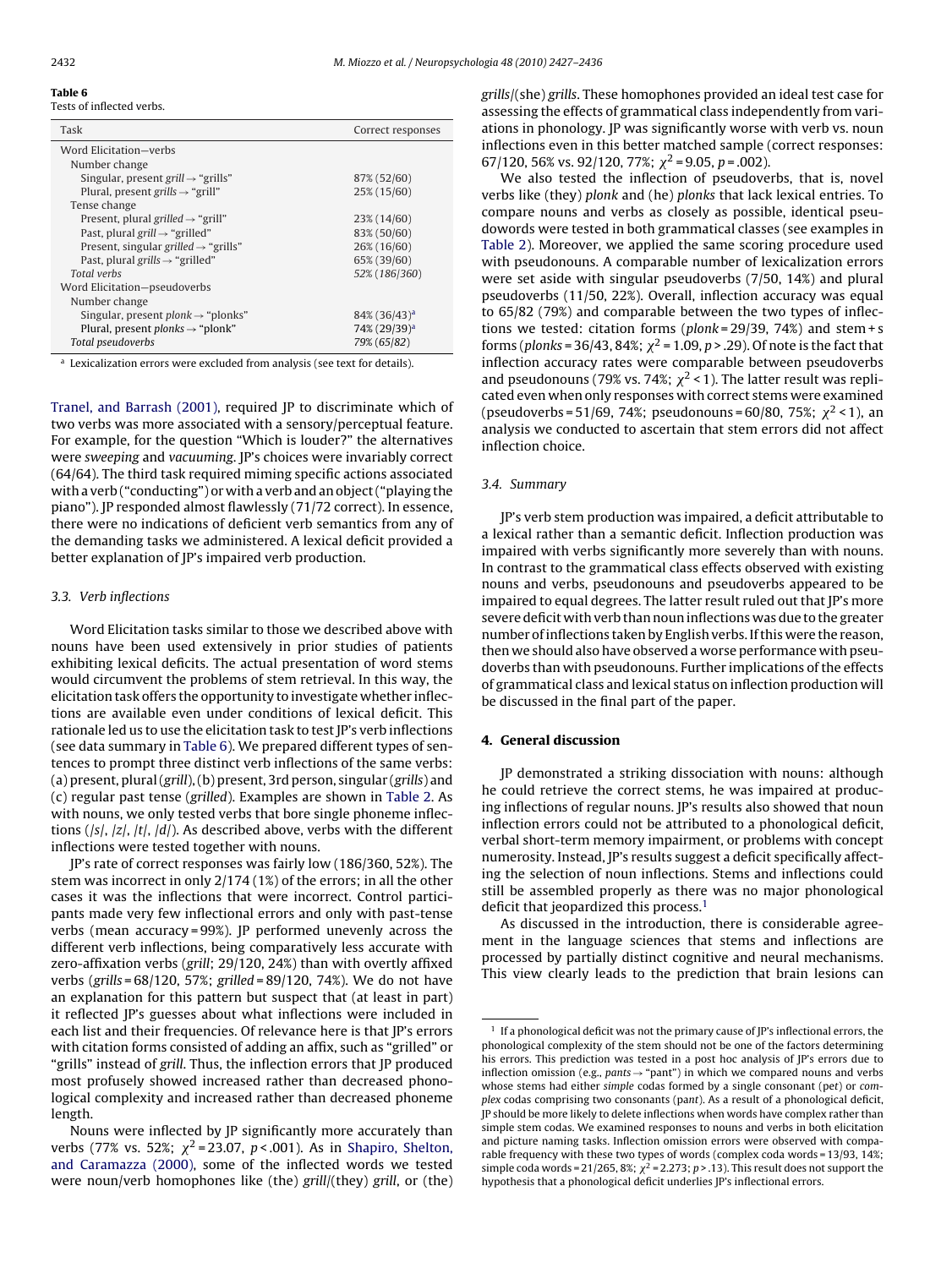give rise to deficits selectively affecting the production of stems or inflections. The errors produced by agrammatic patients and conduction aphasics, in which correct inflections occur in the context of incorrectly produced stems, have often been cited as evidence of a selective preservation of inflection processing. JP's noun production demonstrated a mirror-image deficit: a selective impairment for inflections. Together, the data from JP and those from agrammatism and conduction aphasia support the view that specialized mechanisms exist for stems and inflections.

Although current proposals agree that distinctive mechanisms are involved in the processing of stems and inflections, disagreement exists on the nature of these mechanisms. Views have polarized around two major accounts: connectionist accounts and words-and-rules accounts. As described in the introduction, connectionist architectures reject specialized mechanisms for stems or inflections—specialized mechanisms are only assumed for semantics and phonology. In a connectionist framework, selective impairments for stems and inflections could only be caused by semantic and/or phonological deficits. However, JP's data did not support this straightforward prediction: neither a semantic deficit nor a phonological one constituted a plausible explanation of his noun inflection errors. The very selective nature of JP's impairment appears to be problematic for connectionist accounts.

However, impairments as selective as those observed in JP would be expected under words-and-rules accounts. These accounts hold that inflections are processed by specialized mechanisms that are distinct from those concerned with semantic and phonological processing. Under these accounts, inflections can be impaired even if semantics and phonology are not. JP's results with nouns probably provide some of the clearest examples of deficits circumscribed to inflections. As reviewed in the introduction, problems with inflections have been described in other patients in whom semantic and/or phonological deficits have also been demonstrated. Evidence that inflection deficits occur independently of semantic and phonological deficits represents a critical finding for words-and-rules accounts.

Other aspects of JP's results fit nicely with some of the details of words-and-rules accounts. In particular, these accounts hold that inflections depend in part on combinatorial mechanisms operating on general properties of the language – "rules" – that apply universally. These combinatorial mechanisms should then apply not only to familiar words but also to newly coined words or, in experimental settings, to novel words (pseudowords). This naturally leads to the prediction that an inflection deficit should also extend to pseudowords. And indeed, JP performed strikingly similarly with nouns and pseudonouns in the elicitation task (see [Table 4\).](#page-3-0) Nevertheless, words-and-rules accounts also appear insufficiently detailed, in their current formulation, to explain other features of the deficit of JP (and similar patients). For example, words-and-rules accounts remain silent as to whether lexical entries are organized along grammatical categories and can give rise to deficits restricted to specific grammatical classes. Moreover, words-and-rules accounts do not specify to what extent morphological processes differ between language production and comprehension. Patients like JP provide critical evidence for constraining and further refining words-and-rules accounts.

[Marslen-Wilson and Tyler \(1997\)](#page-8-0) documented an inflectional deficit that could not be explained by semantic or phonological impairments, though this was in a comprehension task. They tested two aphasic patients using an auditory priming paradigm in a lexical decision task. Unlike controls, these patients did not respond faster when verb stems were preceded by their past-tense inflections, as in the prime–target pair jumped–jump. By contrast, facilitation was observed when the prime was an irregularly inflected verb (as in found–find) or when prime–target pairs were related semantically (swan–goose) or phonologically (gravy–grave).

Because semantic and phonological priming was similar between these patients and unimpaired controls, it is unlikely that either deficient semantic or phonological processing caused the anomalous priming pattern observed with regularly inflected verbs. A more plausible explanation would be a problem with inflection processing.

Unlike [Marslen-Wilson and Tyler \(1997\)](#page-8-0) patients, JP appears to be able to comprehend inflected forms. When pointing to pictures of one or many objects in response to plural vs. singular nouns, JP performed extremely accurately (97% correct), a finding that indicates preserved inflection comprehension. In contrast to the patients described by [Marslen-Wilson and Tyler \(1997\), J](#page-8-0)P's deficit appears to selectively involve the production of inflected forms. All together, JP's results ostensibly demonstrate the dissociability of inflection processing in input vs. output. The possibility exists that inflection comprehension was merely mildly impaired in JP and only more sensitive tasks like auditory priming could unveil a deficit of relatively minor severity. Alternatively, JP's results could have arisen because distinct neural structures are involved in the comprehension and production of word inflections, at least in part. Such a separation may reflect fundamental differences in the functioning of the neural structures involved with comprehension vs. production, differences that may comprise, among other things, stem/affix parsing vs. stem/affix assembly, or the interfacing with input auditory streams vs. motor areas coordinating speech articulation.

If a deficit selectively affecting inflection selection can account for JP's errors with the inflections of nouns, pseudonouns and pseudoverbs, it is nevertheless insufficient to explain why JP performed significantly worse with verb inflections and made frequent errors with verb stems and irregularly inflected verbs. We clearly need to posit a second deficit to explain JP's selective verb problems. The fact that JP's verb deficit affected stems and irregular inflections, forms that are both stored at the lexical level, strongly suggests a lexical deficit as the most likely cause of JP's selective problems with verbs. A lexical deficit has also been proposed for other patients whose impaired verb production could not be explained by a semantic deficit [\(Caramazza & Hillis,](#page-8-0) [1991; Rapp & Caramazza, 2002; Zingeser & Berndt, 1988\).](#page-8-0) As in the case of JP, left frontal damage was the predominant cause of the verb deficits in patients (e.g., [Bak, O'Donovan, Xuereb, Boniface, &](#page-8-0) [Hodges, 2001; Cappa et al., 1998; Damasio & Tranel, 1993; Daniele](#page-8-0) [et al., 1994; Hillis, Oh, & Ken, 2004\).](#page-8-0)

If our hypothesis of a lexical deficit selectively affecting verb stems is correct, a question arising naturally is why the lexical retrieval of stems should affect inflections. This seems a reasonable possibility in English, where inflection selection depends in part on lexical information. A memory search is required to determine whether a verb should be regularly inflected (talked) or a lexicalized form (sang) should be produced instead. Lexical representations may contribute to this choice either by activating the proper inflection or by inhibiting the regular forms that otherwise would be produced as defaults ([Pinker, 1991\).](#page-8-0) Moreover, the phonological make-up of English stems determines allomorph choice. For example, choosing -/t/ instead of -/d/ or -/ed/ in the English past tense depends on the phonemes of the stem endings. Conditions that prevent stem retrieval would affect allomorph selection. In light of these facts of the English language, it seems possible that a lexical deficit could disturb the selection of verb inflections, as we indeed observed in JP.

The question of whether shared or distinct substrates underlie noun and verb inflections has been previously studied in patients with grammatical class deficits. A common finding of these studies was that patients with selective deficits for either nouns or verbs have parallel impairment for pseudoword inflections ([Shapiro &](#page-8-0) [Caramazza, 2003a, 2003b; Shapiro, Shelton, & Caramazza, 2000;](#page-8-0)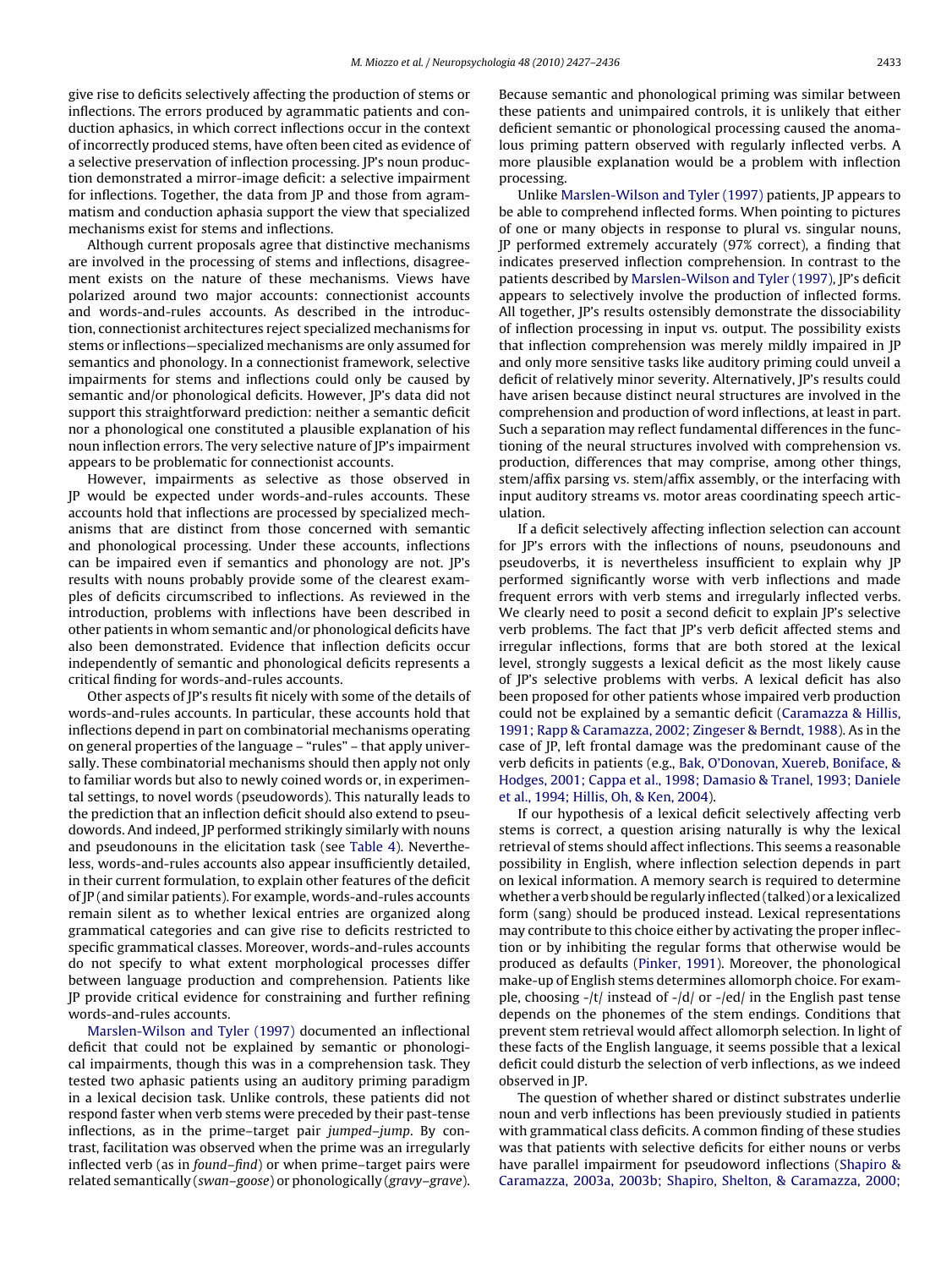[Tsapkini, Jarema, & Kehaya, 2002\).](#page-8-0) For example, the problems that patient RC ([Shapiro & Caramazza, 2003b\)](#page-8-0) had with verb inflections also extended to pseudoverbs and the same held true with the noun deficit of patient JR ([Shapiro et al., 2000\).](#page-8-0) To account for the widespread deficits found in these patients, [Shapiro et al. \(2000\)](#page-8-0) proposed an impairment to a morphological system whose functioning depends on grammatical class. The activation of grammatical class information (noun, verb, adjective) constrains inflection selection to forms appropriate for words of that specific class. Distinct networks support the processing of each grammatical class and their impairment would selectively affect the inflections of specific grammatical classes.

Unlike previous cases, JP's selective verb deficit did not extend to pseudoverbs. The lack of a grammatical effect with pseudowords is open to two possible explanations. One possibility is that the distinct neural networks that under [Shapiro et al.'s](#page-8-0) [\(2000\)](#page-8-0) account support the morphological processing of nouns and verbs were impaired to a similar extent in JP. This type of impairment would have prevented us from observing any differences between pseudonouns and pseudoverbs. Alternatively, there are different neural structures implicated in morphological processing, but only in some of them does grammatical class determine further fractionations within the neural organization. This account is compatible with recent findings from neuroimaging [\(Herholtz](#page-8-0) [et al., 1996; Perani et al., 1999; Shapiro, Moo, & Caramazza,](#page-8-0) [2006; Tyler, Bright, Fletcher, & Stamatakis, 2004; Warburton et](#page-8-0) [al., 1996\)](#page-8-0) and rTMS [\(Cappelletti, Fregni, Shapiro, Pascual-Leone,](#page-8-0) [& Caramazza, 2008; Shapiro, Pascual-Leone, Mottaghy, Gangitano,](#page-8-0) [& Caramazza, 2001\)](#page-8-0) that revealed multiple cortical loci in the left midfrontal gyrus and inferior frontal gyrus (Broca's area) that responded selectively to the morphological characteristics of words. However, only some of these areas responded preferentially to verbs rather than nouns. The fact that left frontal areas were damaged in JP gives some plausibility to the hypothesis that damage to neural structures supporting the morphological processing of both nouns and verbs was responsible for JP's inflection deficit. Damage to other neural structures sensitive to grammatical class would give rise to the selective deficits for noun or verb inflections observed in other patients. Clearly, more data are needed to adjudicate between the alternatives discussed here.

While JP's data support a words-and-rules account of inflectional processing, they are not consistent with the neurocognitive interpretation of the word-and-rule account proposed by [Ullman et](#page-8-0) [al. \(1997\). U](#page-8-0)nder this account, deficits for irregular inflections result from damage to left temporal structures, while deficits for regular inflections would arise from damage to left-inferior-frontal regions. Contrary to this, JP showed a more severe deficit for irregular inflection following left frontal damage. JP is remarkably similar to prior reported cases of patients with selective deficits for verbs, who also demonstrated more severe impairments for irregular inflections following left frontal damage ([Balaguer, Costa, Sebastián-Gallés,](#page-8-0) [Juncadella, & Caramazza, 2004; Miozzo, Costa, Hernández, & Rapp,](#page-8-0) [2010; Shapiro & Caramazza, 2003a\).](#page-8-0) However, there are also neuropsychological data consistent with Ullman's neurocognitive account. In some patients more severe deficits for irregular verb inflections resulted from left temporal lesions ([Miozzo, 2003;](#page-8-0) [Ullman et al., 1997\).](#page-8-0) Further evidence suggesting an involvement of left temporal structures in the processing of irregular verb inflections has come from semantic dementia, a neurodegenerative pathologic process predominantly affecting temporal structures and which more severely impairs the processing of irregular inflections [\(Cortese, Balota, Sergent-Marshall, Buckner, & Gold, 2006;](#page-8-0) [Patterson, Lambon Ralph, Hodges, & McClelland, 2001\).](#page-8-0) Patients with left temporal lesions who handled irregular inflections poorly

typically did not exhibit selective verb deficits. Moreover, in cases where these forms were tested, irregular inflections of nouns and verbs were demonstrated to be impaired in equal degrees [\(Miozzo,](#page-8-0) [2003; Miozzo et al., 2010; Miozzo & Gordon, 2005\),](#page-8-0) unlike JP who showed a spared production of irregular noun plurals such as feet and oxen. Although the appearance of findings as divergent as these makes it plausible that distinct neural loci are critical in the processing of irregular inflections, the functional roles undertaken by each of these putative regions remain unclear. The retrieval of irregularly inflected forms is a comparatively more demanding process, as demonstrated by the longer response latencies obtained when normal speakers named these forms ([Jaeger et al., 1996\).](#page-8-0) Greater processing demand could also be the reason why patients failed with irregular inflections in particular. However, this can hardly be the only reason in light of results that have demonstrated greater impairments for regular forms ([Marslen-Wilson & Tyler,](#page-8-0) [1997; Ullman et al., 1997\),](#page-8-0) a pattern also replicated by JP with nouns. As observed by [Shapiro and Caramazza \(2003a\), p](#page-8-0)atients like JP who demonstrate selective verb deficits are problematic for the view that only temporal structures are involved in the processing of irregular inflections [\(Ullman, 2001\).](#page-8-0) As we have seen, the data of such patients indicate that left frontal areas are also implicated in the processing of irregular forms. A clear-cut division of labor in which regular and irregular verbs are supported by frontal and posterior areas, respectively, appears to be an inaccurate account in view of the complexity of the neuropsychological findings.

#### **5. Conclusions**

Deficits selectively targeting inflections have remained elusive. JP showed such a deficit, but only with nouns. JP's selective deficit would have remained undetected had different grammatical classes not been thoroughly investigated. Our investigation was spurred by prior cases of grammatical class deficits and has proven once again that, as our knowledge of neuropsychological deficits has deepened, we can unveil further selective impairments and thus provide critical test cases for current theories. JP's inflectional deficit with nouns is predicted by a words-and-rules account of inflectional processing though it appears to be problematic for connectionist accounts. That JP's inflection deficit emerged in the context of relatively spared semantic and phonological processing suggests that inflection processing is relatively independent both functionally and neuroanatomically from processes associated with stems. But this is a limited autonomy because, as we have seen with JP's responses to verbs, a lexical deficit can also affect inflection production. The fact that inflection production emerges as an interactive process is certainly not surprising, given the variety of factors – syntactic, semantic and lexical – that jointly contribute to specifying the inflection that has to be selected at a specific point in time. Understanding the nature of such interactivity and its neural underpinning is one of the challenges for future research on morphology.

#### **Acknowledgements**

We would like to thank: Jeremiah Bertz, Gordy Rogers and Cristina Sanchez for their help in designing materials and testing JP and the control subjects, Argyle Hillis for consultation on the localization of the brain damage, Brenda Rapp for her helpful suggestions in interpreting the results, and JP and his family for graciously participating in hours of testing. This investigation was supported by a grant from the National Institutes of Health (NIH) grant DC-006242 given to the first author.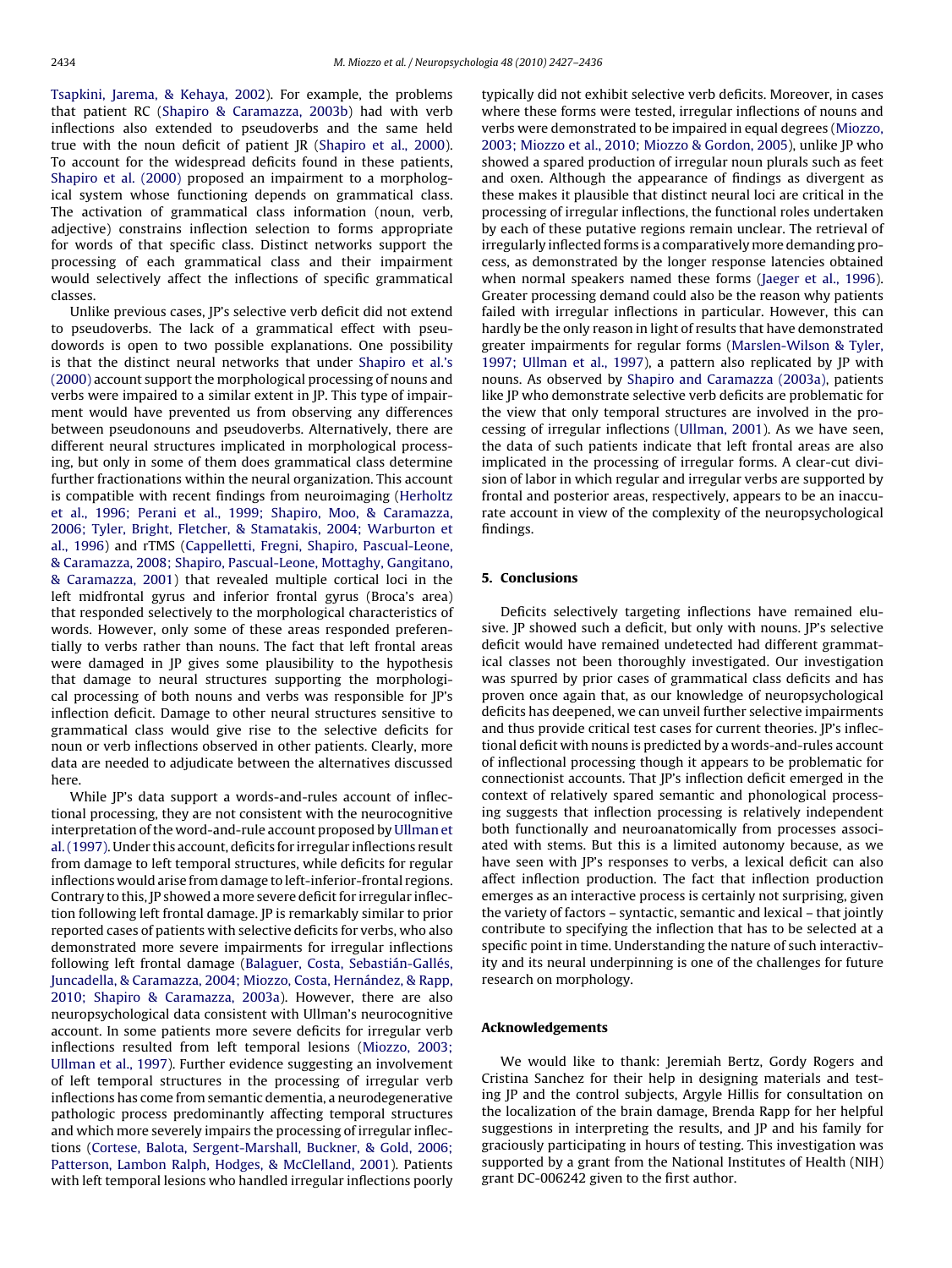#### <span id="page-8-0"></span>**References**

- Albright, A., & Hayes, B. (2002). Modelling English past tense intuitions with minimal generalization. In M. Maxwell (Ed.), Proceedings of the 2002 workshop on morphological learning. Philadelphia, PA: Association for Computational Linguistics.
- Allen, M., & Badecker, W. (2001). Morphology: The internal structure of words. In B. Rapp (Ed.), The handbook of cognitive neuropsychology: What deficits reveal about the human mind/brain. Hover, UK: Psychological Press.
- Aronoff, M. (1994). Morphology by itself. Cambridge, MA: MIT Press.
- Badecker, W., & Caramazza, A. (1991). Morphological composition in the lexical output system. Cognitive Neuropsychology, 8, 335–368.
- Badecker, W., & Caramazza, A. (1998). Morphology and aphasia. In A. Spenser, & A. M. Zwicky (Eds.), Handbook of morphology (pp. 390–405). Oxford: Blackwell Publishers.
- Bak, T. H., O'Donovan, D. G., Xuereb, J. H., Boniface, S., & Hodges, J. R. (2001). Selective impairment of verb processing associated with pathological changes in Broadmann areas 44 and 45 in the motor neurone disease-dementia-aphasia syndrome. Brain, 124, 103–120.
- Balaguer, R., Costa, A., Sebastián-Gallés, N., Juncadella, M., & Caramazza, A. (2004). Regular and irregular morphology and its relationship with agrammatism: Evidence from two Spanish-Catalan bilinguals. Brain and Language, 91, 212–222.
- Buckingham, H. W., & Kertesz, A. (1976). Neologistic Jargon Aphasia. Amsterdam: Swets & Zeitlinger.
- Butterworth, B., & Howard, D. (1987). Paragrammaticisms. Cognition, 26, 1–37. Caplan, D., Kellar, L., & Locke, S. (1972). Inflection in neologisms in aphasia. Brain, 95, 169–172.
- Caplan, D., Vanier, M., & Bakes, C. (1986). A case study of reproduction conduction aphasia. I. Word production. Cognitive Neuropsychology, 3, 99–128.
- Cappa, S. F., Binetti, G., Pezzini, A., Padovani, A., Rozzini, L., & Trabucchi, M. (1998). Object and action naming in Alzheimer's disease and frontotemporal dementia. Neurology, 50, 351–355.
- Cappelletti, M., Fregni, F., Shapiro, K., Pascual-Leone, & Caramazza, A. (2008). Processing nouns and verbs in the left frontal cortex: A transcranial magnetic stimulation study. Journal of Cognitive Neuroscience, 20, 707–720.

Caramazza, A., & Hillis, A. E. (1991). Lexical organization for nouns and verbs in the brain. Nature, 349, 788–790.

Caramazza, A., Ludanna, A., & Romani, C. (1988). Lexical access in inflectional morphology. Cognition, 28, 297-232.

- Caramazza, A., Miceli, G., & Villa, G. (1986). The role of the (output) phonological buffer in reading, writing and repetition. Cognitive Neuropsychology, 3, 37–76.
- Caramazza, A., Papagno, C., & Ruml, W. (2000). The selective impairment of phonological processing in speech production. Brain and Language, 75, 428–450.
- Clahsen, H. (1999). Lexical entries and rules of language: A multidisciplinary study of German inflections. Behavioral and Brain Sciences, 22, 991–1060.
- Cortese, M. J., Balota, D. A., Sergent-Marshall, S. D., Buckner, R. L., & Gold, B. T. (2006). Consistency and regularity in past-tense verb generation in healthy ageing. Alzheimer's disease, and semantic dementia. Cognitive Neuropsychology, 23, 856–876.
- Damasio, A. R., & Tranel, D. (1993). Nouns and verbs are retrieved with differently distributed neural systems. Proceedings of the National Academy of Science of the United States of America, 90, 4957–4960.
- Daniele, A., Giustolisi, L., Silveri, M. C., Colosimo, C., & Gainotti, G. (1994). Evidence for a possible neuroanatomical basis for lexical processing of nouns and verbs. Neuropsychologia, 32, 1325–1341.
- Goodglass, H., & Kaplan, E. (1972). The assessment of aphasia and related disorders. Philadelphia: Lea and Febiger.
- Gordon, P. (1985). Level-ordering in lexical development. Cognition, 21, 73–93.
- Hahn, U., & Nakisa, R. C. (2000). German inflections: Single route or dual route? Cognitive Psychology, 41, 313–360.
- Halle, M., & Marantz, A. (1993). Distributed morphology and the pieces of inflection. In K. Hale, & S. J. Keyser (Eds.), The view from building 20 (pp. 111–176). Cambridge, MA: MIT Press.
- Haspelmath, M. (2002). *Understanding morphology.* London: Arnold Publishers.<br>Herholtz, K., Thiel, A., Wienhard, K., Pietrzyk, U., von Stockhausen, H. M., Karbe, H.,
- et al. (1996). Individual functional anatomy of verb generation. Neuroimage, 3, 185–194.
- Hillis, A. E., Oh, S., & Ken, L. (2004). Deterioration of naming nouns versus verbs in primary progressive aphasia. Annals of Neurology, 55, 268–275.
- Jackendoff, R. (2002). Foundations of language. New York, NY: Oxford University Press.
- Jacquemot, C., Dupoux, E., & Bachoud-Lévi, A. C. (2007). Breaking the mirror: Asymmetrical disconnection between the phonological input and output codes. Cognitive Neuropsychology, 24, 3–22.
- Jaeger, J. J., Lockwood, A. H., Kemmerer, D. L., Van Valin, R. D., Murphy, B.W., & Khalak, H. G. (1996). A positron emission tomographic study of regular and irregular verb morphology in English. Language, 72, 451–497.
- Joanisse, M. F., & Seidenberg, M. S. (1999). Impairments in verb morphology after brain injury: A connectionist model. Proceedings of the National Academy of Science of the United States of America, 96, 7592–7597.
- Kemmerer, D., Tranel, D., & Barrash, J. (2001). Patterns of dissociations in the processing of verb meanings and brain-damaged subjects. Language and Cognitive Processes, 16, 1–34.
- Marslen-Wilson, W., & Tyler, L. K. (1997). Dissociating types of mental computation. Nature, 387, 592–594.
- Marslen-Wilson, W., & Tyler, L. K. (1998). Rules, representations, and the English past tense. Trends in Cognitive Sciences, 2, 428–435.
- Marslen-Wilson,W. D., & Tyler, L. K. (2007).Morphology, language and the brain: The decompositional substrate for language comprehension. Philosophical Transactions of the Royal Society: Biological Sciences, 362, 823–836.
- McCarthy, R., & Warrington, E. K. (1985). Category specificity in an agrammatic patient: The relative impairment of verb retrieval and comprehension. Neuropsychologia, 23, 709–727.
- Menn, L., & Obler, L. K. (1990). Agrammatic aphasia. Philadelphia, PA: John Benjiamins.
- Miceli, G., Capasso, R., & Caramazza, A. (2004). The relationship between morphological and phonological errors in aphasic speech: Data from a word repetition task. Neuropsychologia, 42, 273–287.
- Miozzo, M. (2003). On the processing of regular and irregular forms of verbs and nouns: Evidence from neuropsychology. Cognition, 87, 101–127.
- Miozzo, M., Costa, A., Hernández, M., & Rapp, B. (2010). Lexical processing in the bilingual brain: Evidence from grammatical/morphological deficits. Aphasiology, 24, 262–287.
- Miozzo, M., Fischer-Baum, S., & Postman, J. (2008). Knowing what but not where. Impaired thematic roles and spatial language. Cognitive Neuropsychology, 25, 853–873.
- Miozzo, M., & Gordon, P. (2005). Facts, events, and inflection: When language and memory dissociate. Journal of Cognitive Neuroscience, 17, 1074–1086.
- Mirkovic, J, MacDonald, M., & Seidenberg, M. S. (2005). Where does gender come from? Evidence from a complex inflectional system. Language and Cognitive Processes, 20, 139–167.
- Patterson, K., Lambon Ralph, M. A., Hodges, J. R., & McClelland, J. L. (2001). Deficits in irregular past-tense verb morphology associated with degraded semantic knowledge. Neuropsychologia, 39, 709–724.
- Perani, D., Cappa, S., Schnur, T., Tettamanti, M., Collina, S., Rosa, M., et al. (1999). The neural correlates of verb and noun processing: A PET study. Brain, 122, 2337–2344.
- Pinker, S. (1991). Rules of language. Science, 253, 530–533.
- Pinker, S. (1999). Words and rules: The ingredients of language. New York, NY: Basic Books.
- Plaut, D. C., & Gonnerman, L. M. (2000). Are non-semantic morphological effects incompatible with a distributed connectionist approach to lexical processing? Language and Cognitive Processes, 15, 445–485.
- Plunkett, K., & Marchman, V. (1993). From rote learning to system building: Acquiring verb morphology in children and connectionist nets. Cognition, 48, 21–69.
- Rapp, B., & Caramazza, A. (2002). Selective difficulties with spoken nouns and written verbs: A single case study. Journal of Neurolinguistics, 15, 373–402.
- Roach, A., Schwartz, M. F., Martin, N., Grewal, R. S., & Brecher, A. (1996). The Philadelphia Naming Test: Scoring and rationale. Clinical Aphasiology, 24, 121–133.
- Rumelhart, D. E., & McClelland, J. L. (1986). On learning the past tenses of English verbs. In J. L. McClelland, D. E. Rumelhart, & PDP Research Group (Eds.), Parallel distributed processing: Explorations in the microstructure of cognition. Vol. 1: Foundations. Cambridge, MA: MIT Press.
- Schreuder, R., & Baayen, R. H. (1995). Modelling morphological processing. In L. Feldman (Ed.), Morphological aspects of language processing. Hillsdale, NJ: Lawrence Erlbaum.
- Seidenberg, M. S., & Gonnerman, L. M. (2000). Explaining derivational morphology as a convergence of codes. Trends in Cognitive Sciences, 4, 353–361.
- Semenza, C., Butterworth, B., Panzeri, M., & Ferreri, T. (1990). Word formation: Evidence from aphasia. Neuropsychologia, 28, 499–502.
- Shallice, T., Rumiati, R. I., & Zadini, A. (2000). The selective impairment of the phonological output buffer. Cognitive Neuropsychology, 17, 517–546.
- Shallice, T., & Warrington, E. K. (1977). Auditory-verbal short-term memory impairment and conduction aphasia. Brain and Language, 4, 479–491.
- Shapiro, K., & Caramazza, A. (2003a). Grammatical processing of nouns and verbs in left frontal cortex? Neuropsychologia, 41, 1189–1198.
- Shapiro, K., & Caramazza, A. (2003b). Looming a loom: Evidence for independent access to grammatical and phonological properties in verb retrieval. Journal of Neurolinguistics, 16, 85–111.
- Shapiro, K. A., Moo, I. R., & Caramazza, A. (2006). Cortical signatures of noun and verb production. Proceedings of the National Academy of Sciences, 103, 1644–1649.
- Shapiro, K. A., Pascual-Leone, A., Mottaghy, F. M., Gangitano, M., & Caramazza, A. (2001). Grammatical distinctions in the left frontal cortex. Journal of Cognitive Neuroscience, 13, 1–8.
- Shapiro, K., Shelton, J., & Caramazza, A. (2000). Grammatical class in lexical production and morphological processing: Evidence from a case of fluent aphasia. Cognitive Neuropsychology, 17, 665–682.
- Snodgrass, J. G., & Vanderwart, M. (1980). A standardized set of 260 pictures: Norms for name agreement, familiarity and visual complexity. Journal of Experimental Psychology: Human Learning & Memory, 6, 174–215.
- Taft, M. (2004). Morphological decomposition and the reverse base frequency effect. The Quarterly Journal of Experimental Psychology, 57A, 745–765.
- Tsapkini, K., Jarema, G., & Kehaya, E. (2002). A morphological processing deficit in verbs but not in nouns: A case study in a highly inflected language. Journal of Neurolinguistics, 15, 265–288.
- Tyler, L. K., Bright, P., Fletcher, P., & Stamatakis, E. A. (2004). Neural processing of nouns and verbs: The role of inflectional morphology. Neuropsychologia, 42, 512–523.
- Ullman, M. T. (2001). A neurocognitive perspective on language: The declarative/procedural model. Nature Reviews Neurosicence, 2, 717–726.
- Ullman, M. T., Corkin, S., Coppola, M., Hickok, G., Growdon, J. H., Koroshetz, W. J., et al. (1997). A neural dissociation within language: Evidence that the mental dic-